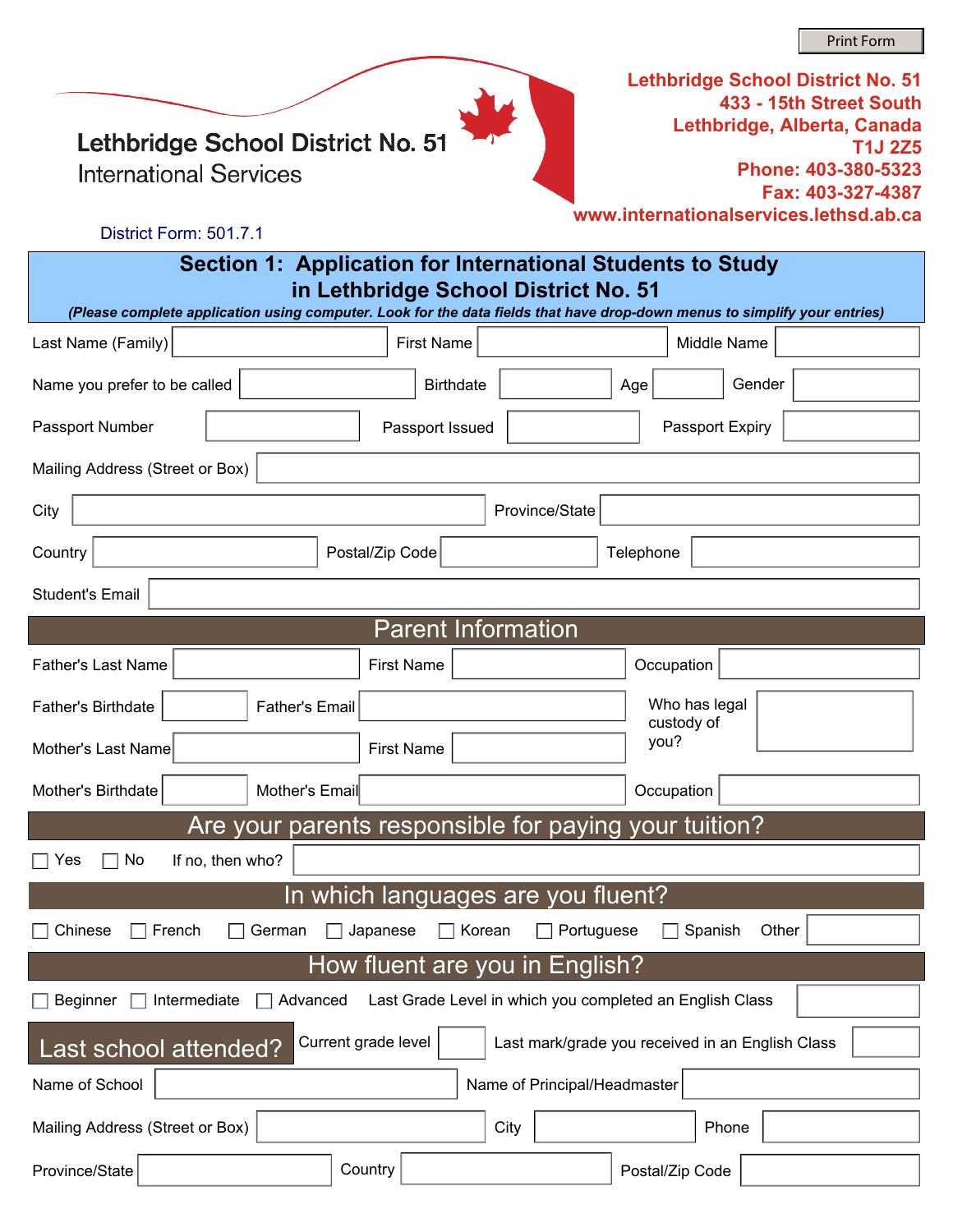| Agent or name of person paying for the program (if different than parents)                                                                                                                                                                                                                                                |  |  |  |  |
|---------------------------------------------------------------------------------------------------------------------------------------------------------------------------------------------------------------------------------------------------------------------------------------------------------------------------|--|--|--|--|
| <b>Agent's First Name</b><br>Agent's Last Name                                                                                                                                                                                                                                                                            |  |  |  |  |
| <b>Company Name</b><br>Email                                                                                                                                                                                                                                                                                              |  |  |  |  |
| City<br>Mailing Address (Street or Box)<br>Phone                                                                                                                                                                                                                                                                          |  |  |  |  |
| Postal/Zip Code<br>Country<br>Province/State                                                                                                                                                                                                                                                                              |  |  |  |  |
| Program for which you are applying (Check all that apply)                                                                                                                                                                                                                                                                 |  |  |  |  |
| Semester 2 only<br><b>Full Year</b><br>Semester 1 only<br>Indicate your program of<br>(Feb. to Jun.)<br>(Sept. to Jun.)<br>(Sept. to Jan.)<br>interest                                                                                                                                                                    |  |  |  |  |
| Indicate your preferred school placement (Subject to available space)                                                                                                                                                                                                                                                     |  |  |  |  |
| Are you planning to continue schooling in<br>If yes, where do you<br>Canada/USA to the College or University<br>plan to study?<br>Level?                                                                                                                                                                                  |  |  |  |  |
| How did you find out about Lethbridge School District International Services?<br>(Select one or type your answer if it is not in the selection list)                                                                                                                                                                      |  |  |  |  |
| <b>Section 2: Medical Insurance</b>                                                                                                                                                                                                                                                                                       |  |  |  |  |
| International students must purchase medical insurance through our school district. Our group insurance covers sickness and<br>accidents including: prescriptions, emergency dental, emergency medical evacuation, emergency family transportation, trips<br>outside of Canada, doctor's visits, ambulance, repatriation. |  |  |  |  |
| Insurance rates and detailed information regarding the coverage provided are available on our International Services website.                                                                                                                                                                                             |  |  |  |  |
| Fees for District Medical Insurance are based on length of stay.<br>Please estimate your arrival and departure dates as closely as possible.                                                                                                                                                                              |  |  |  |  |
| Name of Family Doctor<br><b>Estimated Arrival Date?</b><br><b>Estimated Departure Date?</b>                                                                                                                                                                                                                               |  |  |  |  |
| Name of Clinic in Home Country<br>Phone                                                                                                                                                                                                                                                                                   |  |  |  |  |
| City<br>Clinic Address (Street or Box)                                                                                                                                                                                                                                                                                    |  |  |  |  |
| Province/State<br>Postal/Zip Code<br>Country                                                                                                                                                                                                                                                                              |  |  |  |  |
| Email<br>Fax                                                                                                                                                                                                                                                                                                              |  |  |  |  |
| List any physical handicaps, medical<br>conditions or allergies you feel we<br>should know about                                                                                                                                                                                                                          |  |  |  |  |

Please note that our **Medical Record** form must be completed and submitted with your application.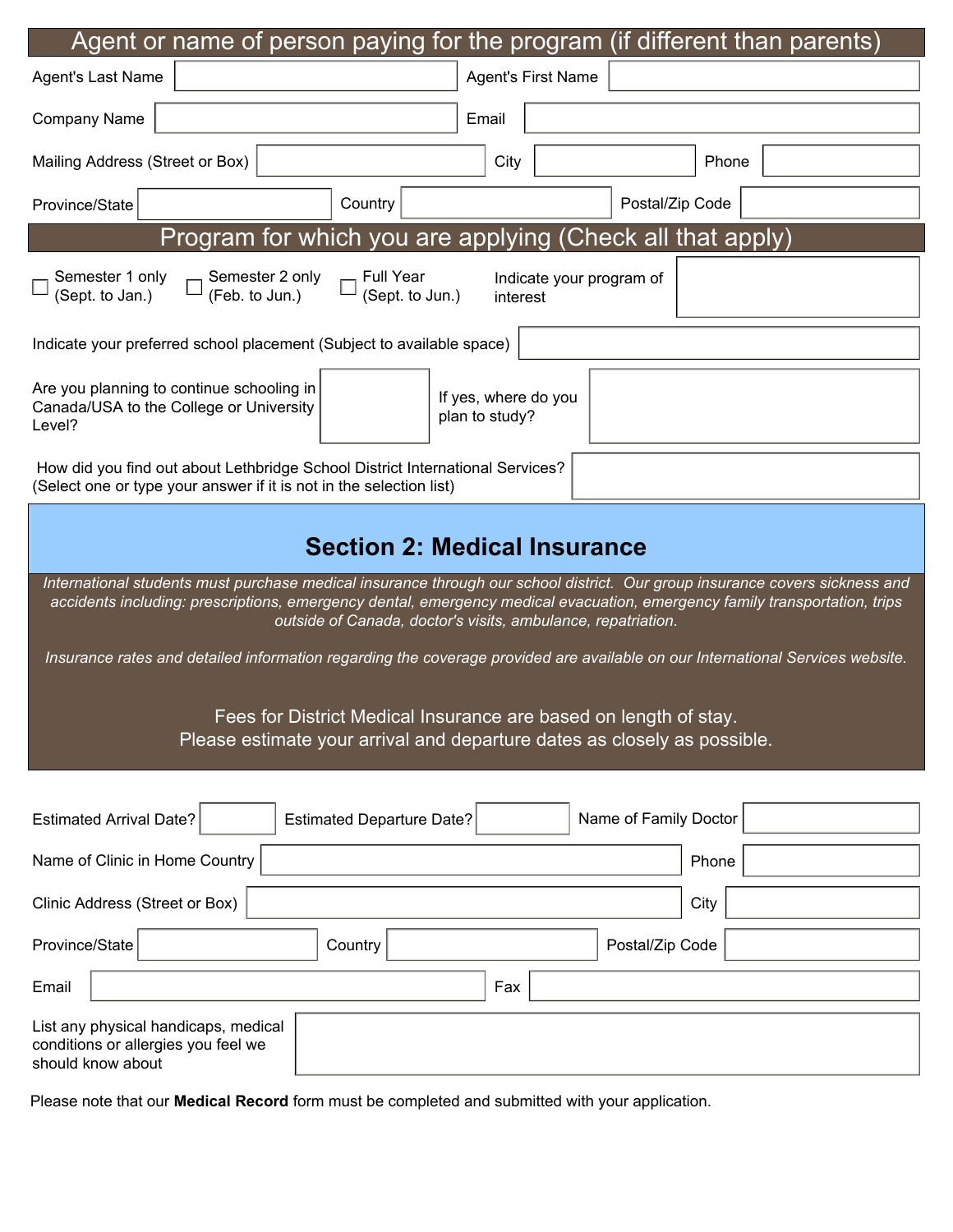### **Section 3: Homestay Application**

### Homestay for Lethbridge School District No. 51 is arranged through Canada Homestay Network at http://www.canadahomestaynetwork.ca/lethsd.shtml

I need a homestay and will apply for it at

http://www.canadahomestaynetwork.ca/lethsd.shtml I have arranged my own homestay.

### Complete the information below if you have arranged your own homestay

| Homestay Last Name              | <b>Homestay First Name</b> |  |  |  |
|---------------------------------|----------------------------|--|--|--|
| Relationship to me              |                            |  |  |  |
| Mailing Address (Street or Box) |                            |  |  |  |
| City/Town                       | Homestay Email             |  |  |  |
| Postal/Zip Code                 | Phone                      |  |  |  |
|                                 |                            |  |  |  |

### **Section 4: Signatures of Student Applicant and Parents**

I understand that information I have provided on this application form will be used to find the best possible school placement and homestay for me. I agree that Lethbridge School District No. 51 and Canada Homestay Network Society cannot guarantee that all of my personal preferences will be met. I authorize Lethbridge School District No. 51 and Canada Homestay Network Society to release the information on this homestay application form to my school and my homestay family.

I am aware that I must abide by all rules and regulations of Lethbridge School District No. 51, Canada Homestay Network Society, and the laws of Canada or I may be sent home at my own expense. I acknowledge that there will be no refund of tuition nor homestay fees if I am sent home.

I agree to indemnify and hold harmless Lethbridge School District No. 51 and Canada Homestay Network Society, their elected officials and officers, employees, agents, volunteers and representatives, or any of them, from any claims, demands, expenses, costs (including legal costs), suits, debts, liabilities and causes of action for which they may become liable as a result of any personal injury or property damage that I, the parent or the student cause or contribute, or are held responsible for, jointly or severally, in connection with the student's participation in study in Canada, including a homestay placement and from any financial obligations the student may incur. Furthermore, I certify that all information provided on and within this application is complete, factually accurate and honestly represented. Should it be discovered that false information was provided on this form, or true information was omitted from this form, I can be sent home at my own expense.

I further understand that the information furnished on this application, together with information and materials of any kind pertaining to this student received by Lethbridge School District No. 51 International Services from any source becomes the property of Lethbridge School District No. 51 International Services and cannot be returned.

| Signature of Student Applicant:  |                      | Date: |
|----------------------------------|----------------------|-------|
| Signature of Parent(s)/Guardian: | (Father's signature) | Date: |
|                                  |                      | Date: |
|                                  | (Mother's signature) |       |